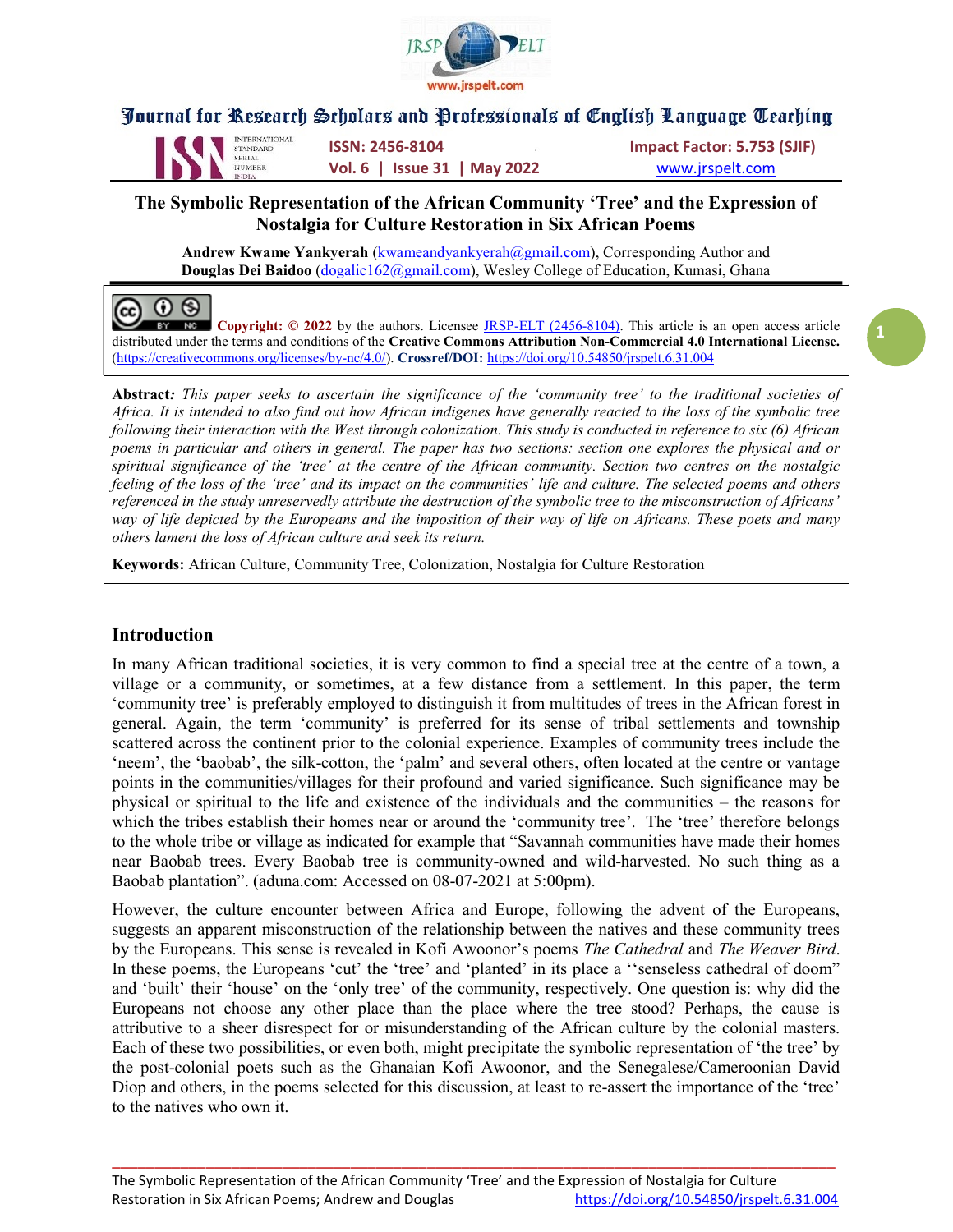

INTERNATIONAL **ISSN: 2456-8104 IMpact Factor: 5.753 (SJIF)**<br>
SERIAL **ISSN: 2456-8104 Impact Factor: 5.753 (SJIF)** Vol. 6 | Issue 31 | May 2022 www.jrspelt.com

This paper is presented in two sections: in the first section, an attempt is made to explore the physical and spiritual significance of the 'tree' at the centre of the African community. The second part however, focuses on the nostalgic feeling of the loss of the 'tree' and the clarion call for Africans to return to their root. Six African poems: The Cathedral, The Weaver Bird (Kofi Awoonor), Africa and Vanity (David Diop), Abiku (J.P. Clark) and *Vultures* (Birago Diop) are selected for analysis. In any case, reference is made to some secondary texts for the purpose of foregrounding. The main discussion is structured thus: The community tree: Its association and significance; The Europeans' attitude towards the 'tree'; and, the nostalgic effect of the cutting of the 'tree': the loss and the need for return.

### The Community Tree: Its association and significance in African traditional setting

In this section, attention is focused on the practical usefulness of the 'tree(s)' often found within the settlements of African traditional societies. The physical and spiritual benefits of the 'tree' together with its metaphorical senses are explored.

According to Black, 1995, "to know something about a tree-about even one tree-is to know something important, something fundamental, something profound about the nature of the world and our place in it" (https://tresatlantic.orgAccessed on 14-07-2021at 2:45 pm). To Black then, when a tree or trees grow within or around human settlements the benefits derived from the tree(s) include improvement of air quality, carbon sequestration, cooling, energy conservation, securing water supplies, noise reduction and erosion reduction. Among the trees commonly found in African traditional communities are the 'baobab', the 'neem', the 'silk-cotton' as well as the 'palm tree'. In any case, there are several others with almost the same significance.

The 'baobab' for instance, according to ADUNAH (aduna.com/pages/baobab-tree: Accessed on 8-07- 2021at 5:00 pm), is a pre-historic species which predate both mankind and the splitting of the continent over 200 million years ago. Native to the African Savannah where the climate is extremely dry and arid, the 'baobab' has adopted to its environment. It is a succulent, which means during the rainy season it absorbs and stores water in its vast trunk, enabling it to produce a nutrient-dense fruit in the dry season when all around it is dry and arid. It can provide shelter, food, and water for animals and humans-the reason the Savannah communities have made their homes near 'baobab' trees. For this reason, it is described as "the tree of life". In Africa, there is no such thing as 'baobab' plantation for every tree is community or family owned and wild harvest, providing for several millions of households. Sun International (2014) indicates that apart from providing nourishment, the baobab features prominently in Africa literature and traditional folklores, with many stories making reference to its unique shape and meaning. It is believed that kings and elders held meetings under the baobab tree, with the belief that the tree's spirits would guide them in their decision-making. Even in relatively modern Africa, the postcolonial era, the 'baobab' commonly serves as a venue for community meetings or even as a classroom where people and children learn. It is believed that several spirits, good and evil indwell the 'baobab' tree.

The 'neem' tree is another tree the significance of which is briefly explored for the purpose of this paper. Ez Gro Garden (https://ezgrogarden.comAccessed on 14-07-2021at 6:27am) identifies the 'neem' tree as one of the most important trees in arid regions of the world. From its roots to its spreading crown, the 'neem' contains a plethora of vital compounds useful for animals, people and plants. It has numerous medicinal, cosmetic and agricultural importance bringing enormous benefits to countries both poor and rich. For this reason, the 'neem' tree is perceived as a "miracle" or "wonder" plant.

Even though this background information does not cover every single 'tree' located in the traditional communities of Africa, there is certainty that, it provides some explanation for the place of the 'tree' in the culture and tradition of Africans. Trees provided shrines, meeting places, information and entertainment centres, and a link between the living and the unborn, apart from the numerous physical benefits. In Chinua Achebe's Things Fall Apart for example, the community 'ilo' (the village common,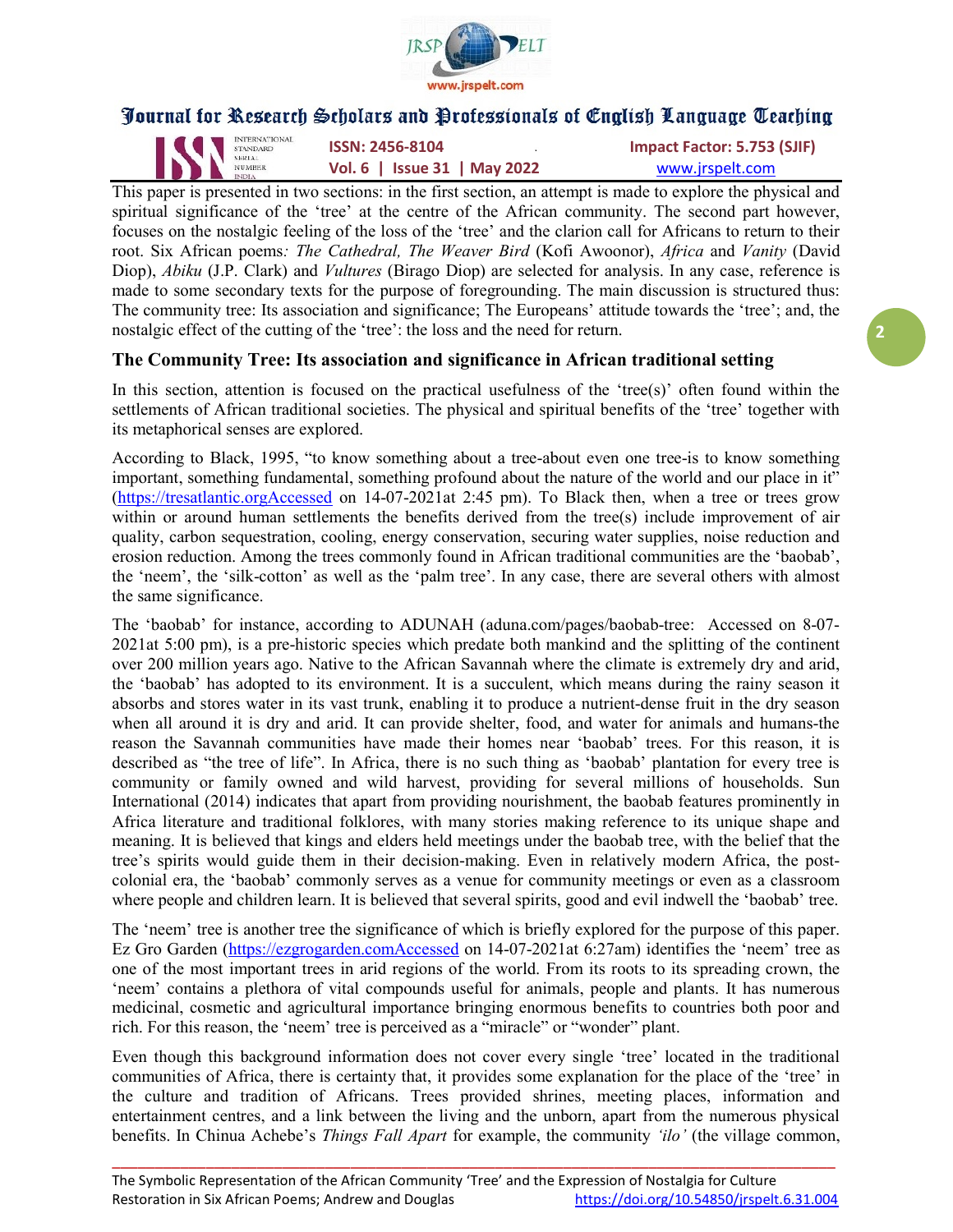

INTERNATIONAL **ISSN: 2456-8104 IMPACT Factor: 5.753 (SJIF)**<br>
SERIAL **ISSN: 2456-8104 Impact Factor: 5.753 (SJIF)**<br>
NUMBER **VOL. 6 | ISSUE 31 | May 2022 WWW.irspelt.com** Vol. 6 | Issue 31 | May 2022 www.jrspelt.com

where meetings, ceremonies (religious and social), and sports competitions take place) is the ground under the "ancient silk-tree" where meetings and entertainments such as wrestling take place. The ancient tree is sacred, and "Spirits of good children lived in that tree waiting to be born; on ordinary days young women who desired children came to sit under its shade" (p. 33). This, indeed, underscores the African natives' association and intimacy with the 'community tree' and its profuse representation in African poetry and other Thus, in *The Cathedral*, 'a tree' and 'that tree' symbolize the African culture, which was ruthlessly forms literature, usually as a metaphor. Thus, in The Cathedral, 'a tree' and 'that tree' symbolize the African culture which was ruthlessly attacked or destroyed by the Europeans; in The Weaver Bird, "our only tree" represents Africa herself, as a continent; in Africa, "that tree young ..." symbolizes the young Africans scattered over the world who are growing physically and mentally strong. It seems to be against the above background that African poets celebrate the 'tree' in their work. In the ensuing paragraphs, six selected poems are analyzed on the basis of the above traditional significance of the 'community tree'.

### The Europeans Attitude towards the 'Tree': The Ruthless Attack on African Culture.

The attitude of the Europeans towards 'the tree' may be explained in terms of the apparently sheer misinterpretation or misconstruction, by the Europeans, about the relationship between African communities and their environment. In the communities of Africa, like all others in other parts of the world, including the western countries, tradition embodies the "accumulative body of knowledge, knowhow, practices and representations maintained and developed by the peoples with extended histories of interaction with the natural environment." (https://en.m.wikipedia.org, Retrieved on 17-08-2021 at 9:00am). Such interaction informs the people's set of understanding, interpretation, and meanings they assign to their practices, rituals, spirituality and general world-view. Obviously, African cultural practices are comprehended in the light of this perennial association with their environment. To understand the African culture therefore, is to understand the Africans relationship with their environment.

The fact however, is that the Colonialists, together with the majority of the Christian missionaries, seem to either fail to appreciate the culture of Africans or resolve to destroy the foundation in order to exploit the continent. No one has so succinctly expressed the attitude of the Europeans to African culture than Egudu (1978) "… the early Christian missionaries came to Africa not to sow the mustard seed of the Kingdom of God in the African cultural soil, but rather to sow the 'fire seed' which would burn up the 'grasses' of African culture ….To ensure that this unholy act against the cultures was accomplished… incarnated in birds of prey, the eagles, invaded the habitat of the 'sunbird' and the 'twin gods' who constitute the bedrock of these cultures".(p.11)

In the six selected poems, together with other contemporary works, are found the reactions of many indigenous African poets and writers to the unfortunate cultural bias against Africa.

The first poet to consider is the Ghanaian Ewe Poet, Kofi Awoonor-a postcolonial poet-who profusely employs scatological imagery such as "excrement" to depict the western colonialism and culture, but uses the image of the "tree" and the "old shrines" to characterize the indigenous African religious culture. In his poems *The Weaver Bird* and *The Cathedral*, Awoonor satirically and scurrilously employs the theme of religion to register his vehement denunciation and repudiation of western colonialism and culture. In The Weaver Bird, the 'tree' is symbolic of Africa herself: "our only tree" (l. 2), and in The Cathedral, the 'tree' symbolizes the African culture (l.2). The 'tree', in The Cathedral, with its 'incense on the infant corn' (l.3), and the 'fires of a tribe' (l.5),is used as a symbol of the virile African culture. (Umar, 2014). Thus, the 'tree' represents life and breath of the African tradition or religious culture.

However, the white man disrespectfully desecrated Africa and destroyed her rich and healthy culture. The poet's employment of the image of the "weaver bird" as symbol of the colonialists and Christianity which they introduced along with them seems appropriate. As a poetic symbol, the "weaver bird" connotes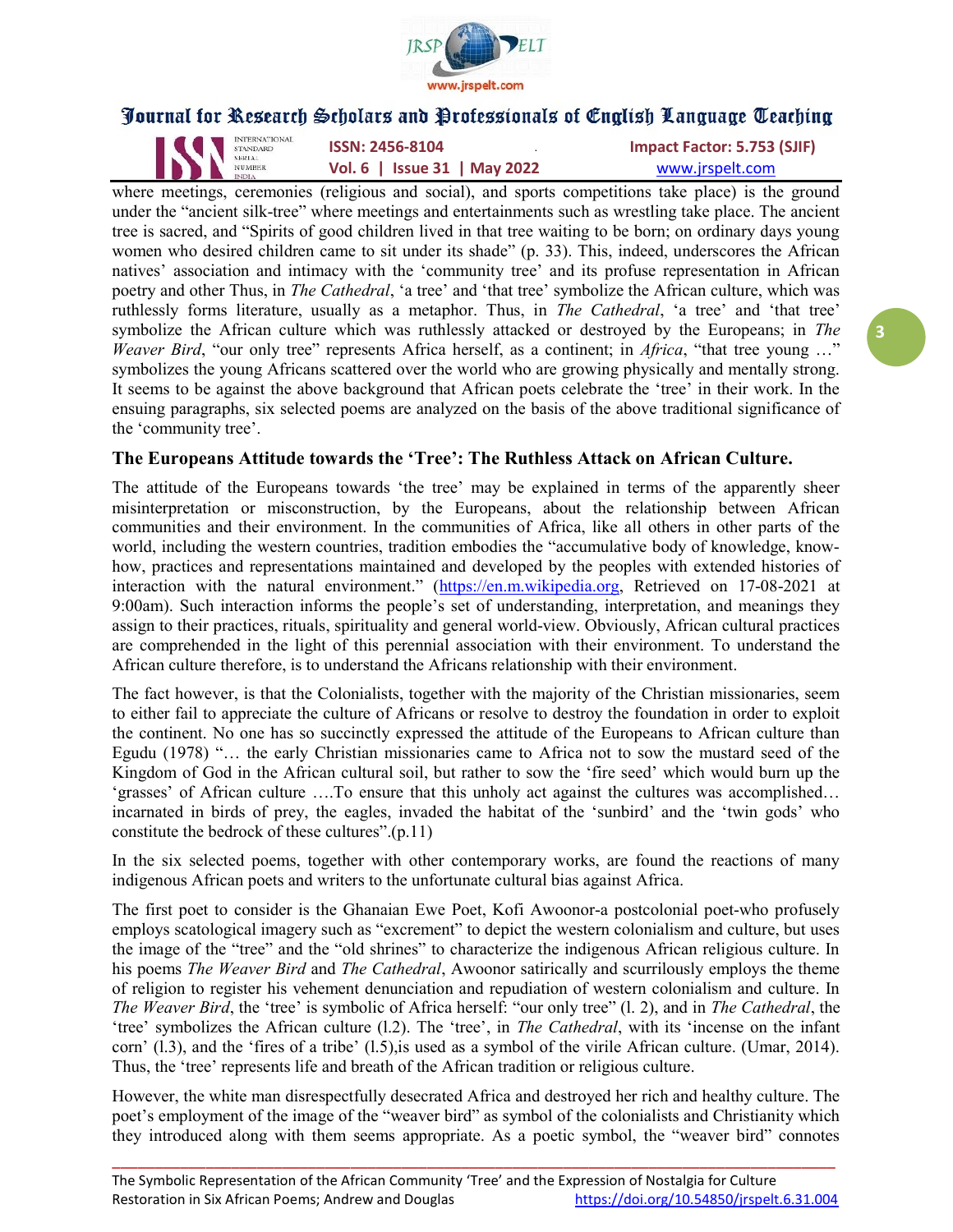

INTERNATIONAL **ISSN: 2456-8104 Impact Factor: 5.753 (SJIF)**<br>
Impact Factor: 5.753 (SJIF)<br>
NAMAL ISSN: 2456-8104 **IMPACT ACTOR: 1975** Vol. 6 | Issue 31 | May 2022 www.jrspelt.com

plunder and dirtiness and every other thing that is extremely evil. Besides, the sense of dirt is carried by the scatological imagery: "excrement" of the "weaver bird" which has, not only made the 'tree' dirty but, worst of all, desecrated the 'old shrines', where the natives offered sacrifices and worship to their gods and ancestors. The use of the filthy imagery is suggestive of Awoonor's profound disdain and abhorrence of the western colonialists and their religion which had engulfed the indigenous population. No wonder that the poet dropped his English name, "William" to evince his rejection of the Western culture. The 'weaver bird' image moreover suggests the poet's cynicism and disappointment about the Western civilization. Umar, (2014) again suggests that the poet's placement of the two images, "excrement" and "dirty patch" in The Weaver Bird and The Cathedral respectively may not only be seen as companion piece in their ugliness, but also, they confer verbal seriousness and 'Virtuoso' on his (Awoonor's) lyricism.

Awoonor further intensifies his vehemence against the imperialist culture by thematizing conflict of culture recurringly in the poems. In both *The Weaver Bird* and *The Cathedral*, he shows, unlike Leopold Sedar Senghor for instance, that there is little or no room for reconciliation between Western colonialism and African traditionalism. Both poems end in finality or irreconcilable conclusions. Whereas The Weaver Bird ends with the 'old shrines' defiled from the 'weaver's excrement', The Cathedral concludes with "A huge senseless cathedral of doom". Awoonor's reverence for Africa and her traditions is carried in his romanticizing Africa: "a tree once stood/shedding incense on the infant corn;/its boughs stretched across a heaven" (The Cathedral[1.2-4]) and "...in our house/...our only tree//we look for new homes every day/ for new alters we strive to re-build". (The Weaver Bird [1.1, 2, 14, 15]). The images of defilement which he employs to symbolize the western colonialism evince his strong protest against the foreign culture and its pernicious effects.

Furthermore, nothing portrays ruthlessness and futility more than the images of destruction and robbery employed in these two poems of Awoonor. In *The Cathedral*, "... surveyors and builders/...cut that tree." They just "cut that tree". Why would they not build the 'cathedral' at a different ground other than where the 'tree' is located? Undoubtedly, they might know that place was the heart of the natives. Besides, they might conceive that the natives were engaged in the worship of 'useless gods' under the 'tree' and therefore, getting rid of the 'tree' would mean getting rid of the people's religion and culture, which, in the Western worldview, had rendered the Africans heathen, pagan, primitive, unscientific, superstitious and uncultured people. Or the colonizers might again guess that replacing the 'tree 'with the 'cathedral', the latter would attract the heart of the natives as the former had done. In *The Weaver Bird* on the other hand, the "weaver bird" comes back claiming ownership of the land, "And the weaver bird returned in the guise of the owner (l.6). What ingratitude! What robbery! Through this line, the poet foregrounds the greed, the ungratefulness and the destructive intention of the colonialists besides their disrespectful attitude towards Africa and her traditions. Colonization seems to denote disrespectfulness towards the colonized and all that they value.

### The Nostalgic Effect of the Cutting of the "Tree": The Loss of Naturalness

In his poetry, like his other contemporaries such as David Diop and Birago Diop, Awoonor combines the poetic traditions of his native Ewe people and contemporary and religious symbolism to depict Africa during decolonization. He usually portrays western religion and culture as "lifeless" and African religion and culture as 'life' and 'health'. He does so through the use of imagery: 'tree' symbolizing African culture whilst 'cathedral', that is 'planted', represents the western culture. The reason for this portrayal or attitude of the poet is presumably the nostalgic feeling of loss experienced by the poet and the likes of him after the introduction of the European religion and culture. The poet cannot find the rich spirituality that Africans possessed prior to the advent of the new culture. This loss is heavily represented in The Cathedral, The Weaver Bird and Birago Diop'sVanity.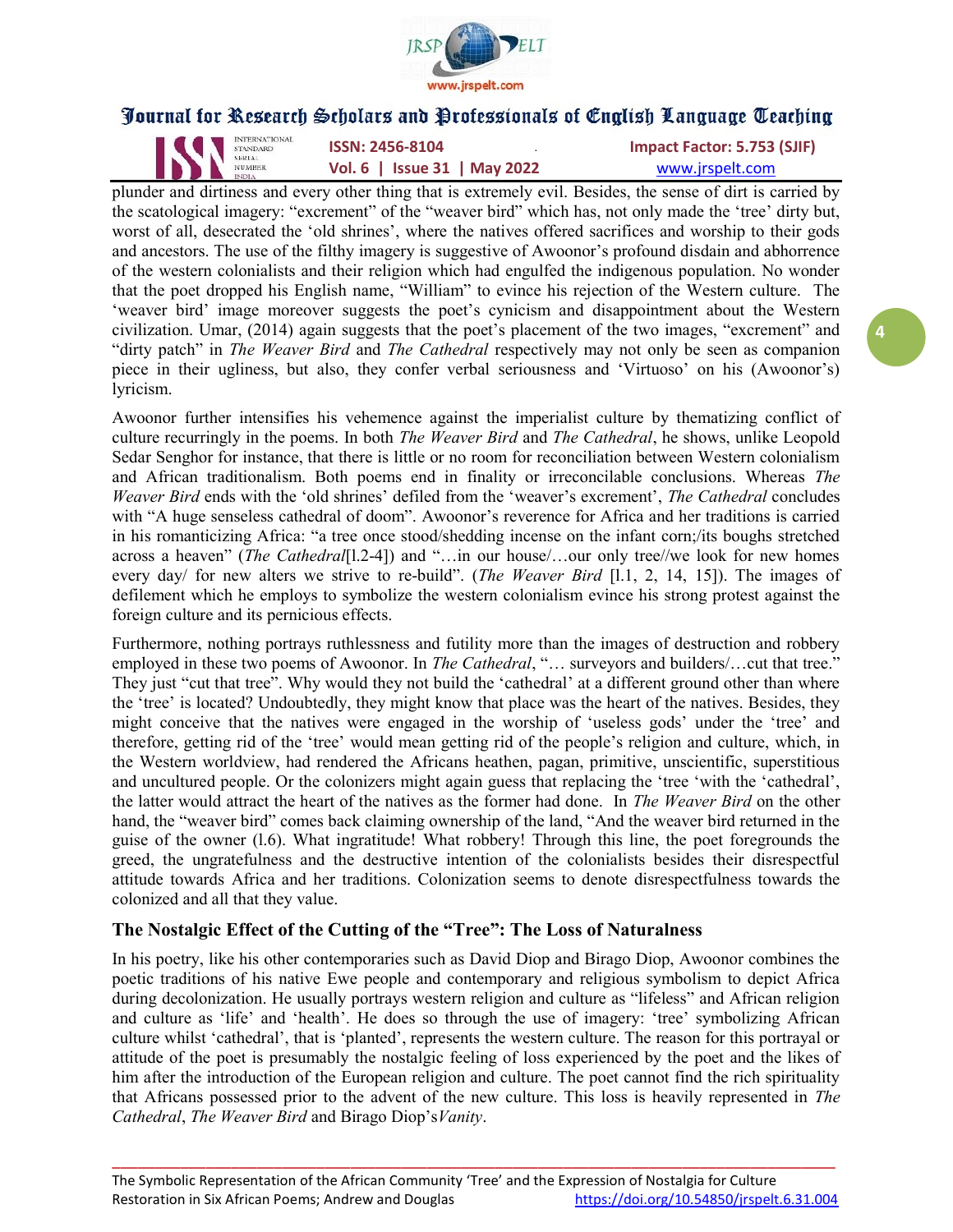

INTERNATIONAL **ISSN: 2456-8104 Impact Factor: 5.753 (SJIF)**<br>
SERIAL **ISSN: 2456-8104 Impact Factor: 5.753 (SJIF)** Vol. 6 | Issue 31 | May 2022 www.jrspelt.com

The "cathedral" itself, for example, symbolizes not only the alien traditions of the Europeans which, in actual fact, are comparatively empty and meaningless and belong to the dead, but also, other changes that accompany the interruption of spiritual and commonly shared experience of the Africans with the 'tree'. Awoonor deepens the sense of loss of the experience with this 'tree', the true source of spirituality and the sense of communion with the ancestors, by contrasting the 'cathedral' with the 'tree'. Whereas the 'tree' is associated with numerous blessings to the local people, the Cathedral' is linked with a sense of "doom" and uselessness. For instance, "a tree once stood/shedding incense…." (l.3) reflects the richness of African religious tradition. In African religious culture, incense is a holy liquid useful for purification and perfuming which gives life and hope to the worshippers or the people (Okrah, 2014). The phrase 'infant corn' (1.3) depicts life and abundance of food, promise of growth, life and hope for the future. This same 'tree' which "stretched its boughs across a heaven" (l.4), indicates a large and fulfilling spiritual and physical existence and shield or protection for the natives. It is important to note that the poet registers the loss of all these blessings through the use of past tense. This presupposes that the benefits enjoyed by the people were uninterrupted, in the past, until the "surveyors and builders" arrived, who "cut the tree" (l.7)," planting in its place" (l.8) the 'cathedral'. The progressive and arduous nature of the effort of replacing the 'tree' is reinforced by the present participle, 'planting'. Then, the builders' effort resulted in "A senseless cathedral of doom" (l. 9). Again, the cutting of the 'tree' is associated with the "the last fires" (l.5). The 'last fires' is symbolic of the last meal of the physical existence or last sacrifice to the ancestors/gods. This represents an end to life or religion of the tribe (Africans) and thus, a loss of hope. The loss is further deepened by the sense that the 'tree', now cut or burnt and gone, has brought suffering, wars, conflicts and death to the people of that tribe (Africans) and, as well prevents them from progressing, as intoned by Abena Yeboah and Dargbazi (www.markedbyteachers.com Accessed on 24- 06-2021 at 4.30pm).

The poet's tone of anger and infuriation is portrayed by the choice of "dirty patch" (l.1) and "senseless cathedral of doom" (l.9). His anger is probably caused by the difficulty of grasping or figuring out why such a "senseless cathedral" should cause a lot of havoc to the people of the community. This sense is explicit in the last line (9) of *The Cathedral*, "the huge senseless cathedral of doom". This 'cathedral' brings 'doom' to the people in that it is the source and custodian of the colonial oppression and all its attendant evil. The "senseless cathedral" prevents Africans from practicing their own local culture and imposes coercively an alien culture on the people. This view is supported by Amanor (Cyber journal, 13) who explains that the Western missionaries failed to see in African religious thoughts and imaginations any spiritual content and any preparation for the Gospel of Jesus Christ and eventually presented to the natives a God who was alien. The alien culture has stolen the people's freedom of worship from them. The poet criticizes the "they" for bringing 'doom' to the people of the tribe. This view is strongly supported by Abena Yeboah and Dargbazi (www.markedbyteachers.comAccessed on 24-06-2021 at  $4.30$ p.m) that "as at the  $21<sup>st</sup>$  century religious differences is the world's number one cause of conflicts and war on African continent and others". This clearly underscores how important the 'tree', which unified the community at worship in the poet's native land, means to them (Africans). It has been pointed out that the European missionaries separated their converts from the communities and settled them at the new place called 'Salem' to prevent them from associating and eating with their relatives who were 'unconverted'. They were often 'conscientised' at the Salem school to regard the 'unconverted' relatives and friends as evil and barbarians. They were as well brainwashed into the European culture and unquestioning subservience to colonization. This is often-generated conflict and division in the communities. No wonder Awoonor describes the 'cathedral' as causing 'doom' to Africa. Similarly, the land on which the 'cathedral' is planted has lost its purity just as the 'tree' (Africa) on which the 'weaver bird' built its nest lost its beauty and cleanliness. It is now a 'dirty patch'. It has been desecrated by the casual 'planting' of the new religion and culture. How can anyone replace the ancient symbiosis of life and spirit that existed under that 'tree' from which the whole tribe drew their existence? The religion of

\_\_\_\_\_\_\_\_\_\_\_\_\_\_\_\_\_\_\_\_\_\_\_\_\_\_\_\_\_\_\_\_\_\_\_\_\_\_\_\_\_\_\_\_\_\_\_\_\_\_\_\_\_\_\_\_\_\_\_\_\_\_\_\_\_\_\_\_\_\_\_\_\_\_\_\_\_\_\_\_\_\_\_\_\_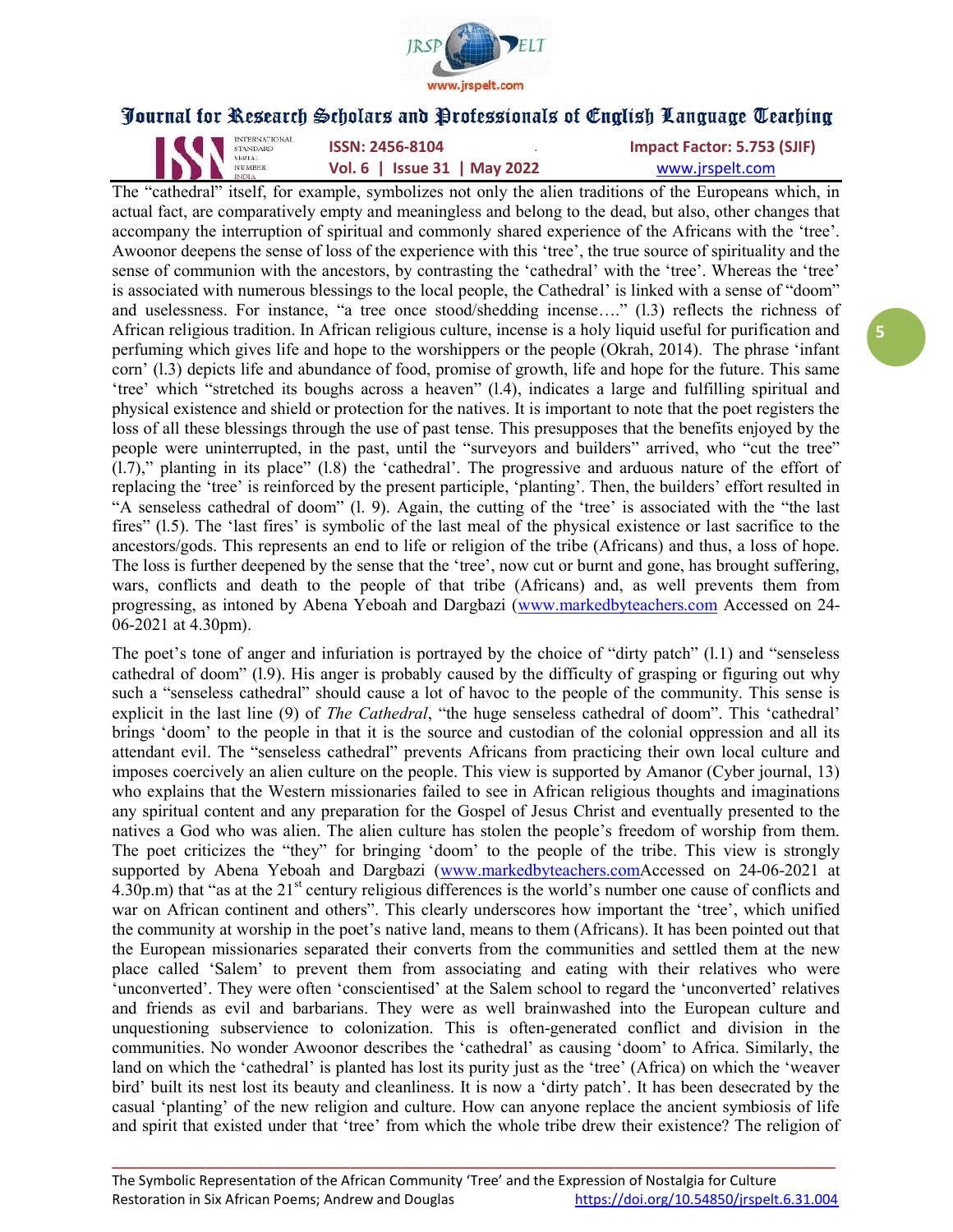

INTERNATIONAL **ISSN: 2456-8104 IMPACT Factor: 5.753 (SJIF)**<br>
SERIAL **ISSN: 2456-8104 Impact Factor: 5.753 (SJIF)**<br>
NUMBER **VOL. 6 | ISSUE 31 | May 2022** WWW.irspelt.com Vol. 6 | Issue 31 | May 2022 www.jrspelt.com

the Africans means life to them whereas the imposed westernized religion means 'dead'. Through the use of scatological imagery, Awoonor impresses on the mind of his readers that there is little justification for the imposition of a Westernized religion and culture in the place or environment where the former freely grew. To Okrah (2014) the "cathedral" symbolizes not only the change in religious and spiritual experiences but also the purity of local fellowship (life) and freedom which was stolen by the imposition of the colonial government which brought their religion by building a cathedral', a symbol of imperialist and colonial oppression which Awoonor sees as "senseless".

In Vanity, Birago Diop, the Cameroonian/Senegalese who spent most of his life in France, expresses the loss of the African culture by explicitly lambasting the thoughtless exuberance with which Africans themselves embrace the European culture. To him, this behaviour leads to what he regards as selfdegradation emanating from a loss of cultural identity. The abandonment of the indigenous tradition only leads to "torments" (l.29), 'clamouring' (l.30) and "sobbing" (l.31). In other words, the solution to the problems of Africa does not lie in the new imperfect culture but in the rich culture of the ancestors of the land; every effort of solving Africans problems or challenges by colonized method amounts to 'vanity'. The same sentiment is carried in David Diop's *The Renegade* in which he derides his fellow Africans who appear to imitating the white man at the neglect of their own culture: "My brother you flash your teeth in response to every hypocrisy/…with gold-rimmed glasses/…give your master a blue-eyed faithful look/…in immaculate evening dress/screaming and whispering and pleading in the parlous of condescension/we pity you/ your country's burring sun is nothing but a shadow/ on your serene 'civilize' brow…/…a face that is bleached/ By years of humiliation and bad conscience" (l.1 – 8, 10 and 11). Diop strongly feels that Africans cannot desert their 'Africaness' and obtain favourable attention from the Western eye; it is only a mockery to so attempt for Africans cannot find such attention outside "your grandmother's hut" (l.9). In The Weaver Bird, a parable about missionary intrusion and colonial underdevelopment, Awoonor again highlights the relationship between the two ways in which the venallyminded constantly dressed up their foulest intentions in neat-fitting robes of benevolence. Fraser (1986), explains that the poet envisages a contrast between two religious systems; one securely earthed in the "old shrines" represented by the 'tree', and another which though proclaiming its presence in the language of God and enlightened self-knowledge, manages to bring in its train the yoke of tyranny. Of course, the latter is the colonizer, the 'weaver bird' desecrating the 'tree', Africa. Even though both religions appear on the surface to enjoy a basic sincerity of intention in terms of their 'prayers', 'communicants' and 'alters', it is clear that in the effect of their ministration, the sharply differing aims become overt. The Africans "cannot join the prayers and answers of the communicants" (l.13) in the new religious expression, and still "… look for new homes everyday/for new alters… to re-build" (l.14, 15). Obviously, this reality of loss of spirituality and satisfaction explains the heavy presence of many Christians still trooping traditional shrines and prayer centres for "new homes" and "new alters". This is because, as Amanor (Cyber journal, 13) observes, "When such were confronted with the need to find solutions to the existential needs of life, they found their religion powerless to help. The missionaries therefore persistently lamented in discovering the patronage of the church members of anti-witchcraft cult shrines, which rose in the depression of the 1900s." They seem not to have what they need in the foreign religious and cultural expressions. Africans deeply feel the loss of the 'tree' cut down by the 'builders' and desecrated by the 'weaver bird's 'excretion'.

### The Clarion Call for African/Cultural Home-Coming: Restoration of Lost Culture and Identity.

Generally, the Negritude movement has been noted for their expression of opposition to colonialism and assimilation, lifting up African values and culture. Many poets in the movement thus couch their messages in bitterness and pessimism to at least, register their nostalgic feeling for the African past and culture. Nostalgia depicts sentimental longing or wishful affection for a period in the past.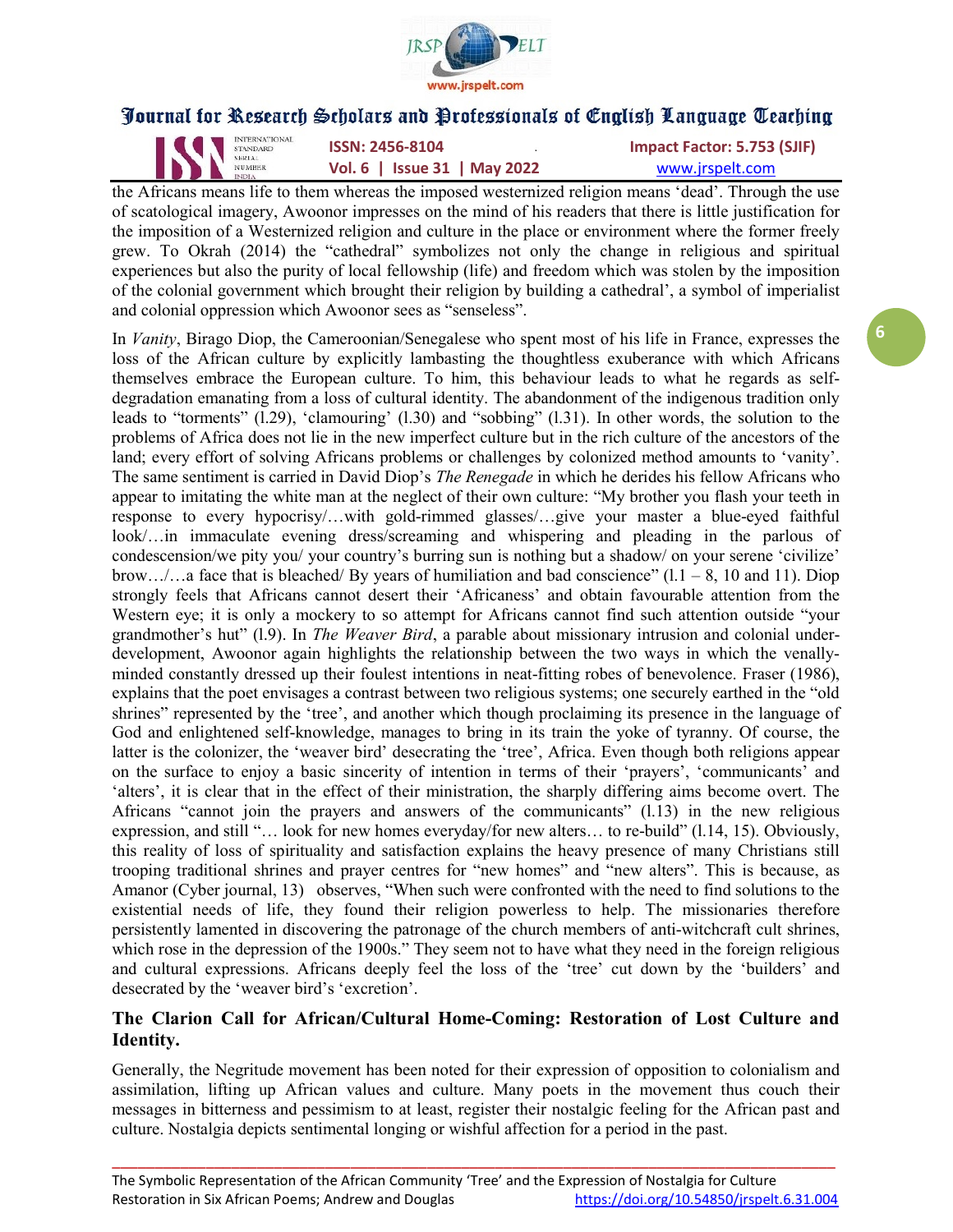

INTERNATIONAL **ISSN: 2456-8104 Impact Factor: 5.753 (SJIF)**<br>
Impact Factor: 5.753 (SJIF)<br>
NAMAL ISSN: 2456-8104 **IMPACT ACTOR: 1975** Vol. 6 | Issue 31 | May 2022 www.jrspelt.com

In considering the strong nostalgia for home-coming and restoration of African culture, it is deemed apt to begin with David Mandessi Diop, one of the Negritude poets. Unlike several of his colleagues, Diop expresses hopefulness and comfort for exiles (actual and figurative) (Encyclopedia of World Biography, 2004). In the words of Wilfred CArtey, (cited in Encyclopedia of World Biography, 2004) "within the body of each single poem Diop counterpoints notes of exile with recurrent chords of hope and return. Although within each poem harsh and gentle statements, negatives may alternate, Diop closes, almost without exception, on a note of optimism". He overly rejects the idea that colonization had done anything positive for Africa and believes strongly that political freedom ought to take place before Africa could enjoy her own culturally and economic independence. Diop asserts Africa's obstinate endurance and power to survive. His poems therefore create "a movement away from the negative effects of oppression to the positive possibility of regeneration in the poetic discovery of truth …. Hope springs from combat" (CArtey). In his works, Diop usually represents separation from Africa with language suggesting agony, monotony, howls, metallic sounds and machine guns which Africa suffered under colonial rule. For instance, in Negro Tramp, a poem Diop dedicated to Aime Ceseire, a famous personality in the Negritude movement, he employs the image of the derelict man as a symbol for Africa under the colonial rule and as well expresses pity for Africans who have submitted to the colonial will "squealing and hissing and strutting around in the parlors of condescension"  $(L...)$ 

Diop again expresses an exile's cry, the feeling of home-coming in Africa, which he dedicates to his biological mother. In this poem, he 'metaphorises' African continent as his 'mother': "I have never known you/But your blood flows in my veins (L.5, 6). In the above lines is found the expression of the Poet's eagerness to come home, to his native land, Africa, and thus to his native culture. Diop's confidence and hope for Africa's recovery from her untoward humiliation is strongly and explicitly expressed in this poem: "…tell me Africa/is this your back that is unbent/This back that never breaks under the weight of humiliation/ This back trembling with red scars/ And saying no to the whip under the midday sun/ But a grave voice answers me/ Impetuous child that tree, young and strong/ that tree over there/ splendidly alone amidst white and faded flowers/ That is your Africa springing up anew/ springing up patiently, obstinately/whose fruit bit by bit acquires/The bitter taste of liberty".(l. 12-24). The above lines of Africa constitute a dialogue or dramatic technique in which Diop appears to conjecture "Africa" as someone with a bent back breaking "under the weight of humiliation". However, 'Africa' the poet's mother; quickly reprimands him: "Impetuous child that tree, young and strong/that tree over there/…is your Africa springing up anew". No words or imagery so assuredly and succinctly repose confidence of renewal and triumph than those used by Diop. Though 'Africa' has endured pain and humiliation by the imperialists, she is obstinately renewing and regaining her lost glory-the 'tree' is developing new leaves and its flower wilting, giving hope of life and abundance. Restoration of her dignity and socio-economic glory is imminent.

The poem Abiku by the Nigerian J. R. Clark is another literary piece which implicitly but strongly induces a sense of return to African culture. The word "Abiku" is a Yoruba term referring to a child who repeatedly dies to be re-born again and again. (https://afrilingual.wordpress.com/2013. Accessed on 21- 06-2021at 10:00 am). Among the tribes in Nigeria, like several other tribes in Africa, an 'Abiku' is believed to be a 'spirit child' and there are many of their kind- living in the baobab tree. Literary, it is one of these 'Abiku' that the poet addresses, pleading with it to either decide to stay with the mother (the living) or "stay out on the baobab tree" (1.2). Generally, in traditional communities, the baobab tree is suspected to be the meeting place of all manner of spirits who work at night including the 'Abiku'. By asking 'Abiku' to stay out on the baobab tree, the poet is asking the child to stay in the spirit world and not be reborn. 'Abiku' should thus "follow" where he pleases his "kindred spirits" (1.3) if "indoors is not enough" for him (l.4). The poet's basis for asking the Abiku to choose one place is that the mother's body is tired of his oscillation and again, her tribe has been a "healthy stock" for many people "who reach to the sun" (l.12-14). Underneath the poem's simple message however, seemingly, is a subtle and more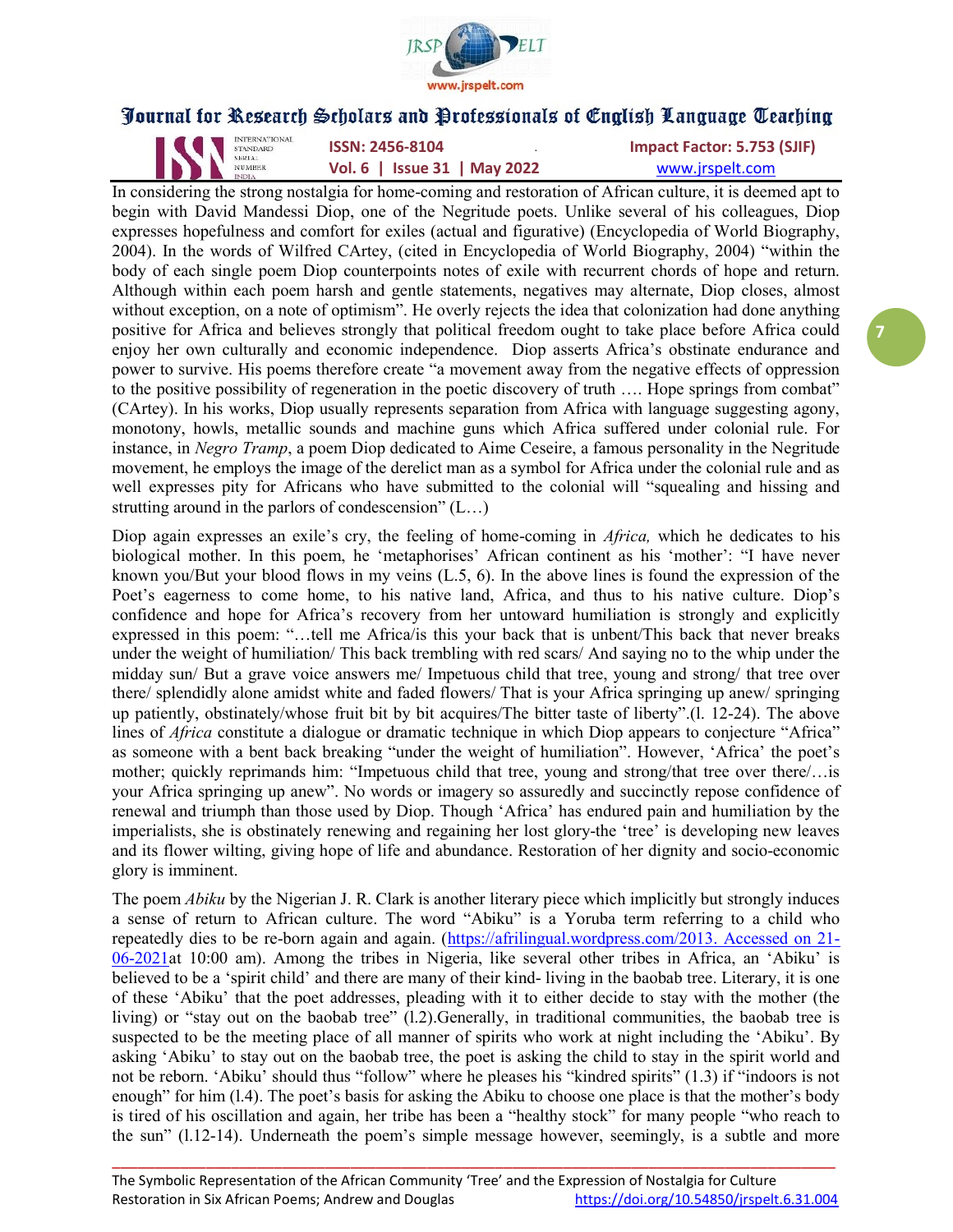

| IN STANDARD | <b>INTERNATIONAL</b><br>ISSN: 2456-8104 | <b>Impact Factor: 5.753 (SJIF)</b> |
|-------------|-----------------------------------------|------------------------------------|
|             | Vol. 6   Issue 31   May 2022            | www.jrspelt.com                    |

implicit impression. It is commonplace to find many Africans, predominantly educated, whose life and behaviour(s) are outrageously informed by the European culture at the neglect of African tradition and culture but who from time to time, at their convenience resort to the latter selfishly and fleetingly.

The poet is passionate and honest. He outlines the modest condition of Africa. It "leaks through the thatch" (l.15), a roof of grass and straw used as matting for the poor home built often of day. When it rains, "floods brim the banks". (l.6) At night also, "bats and owls tear through the eaves" (l.7, 8) making sleep unpleasant and difficult. Yet, the place has been a "healthy stock" for "several fingers" reaching to the sun. words such as "thatch", 'straw', 'clay', 'rains' 'floods' 'bats' and 'owls' are visual images representing poverty, hardship and vulnerability characterizing the Africa continent. The 'bats' and 'owls' which disturb the sleep of the people of the "poor mother's" home probably symbolize the European intruders and colonization of Africa. In addressing 'Abiku' this way, the poet appears to inviting similarly, the oscillating Africans to get settled in the continent and into its culture, since in it they can progress like the others who "reach to the sun" as Africa is a place "where many more mouths gladden the heart".

#### Summary and Conclusion

The discussion so far has revealed the dominant burden or concern of the poets of the six primary texts used. In The Cathedral, Awoonor laments the cutting of the 'tree' which is the symbol of African religious culture and condemns its comparatively "useless" replacement, the 'cathedral of doom', the symbol of European colonization. The same sentiment is carried by Awoonor in The Weaver Bird in which the 'tree' 'our only tree', the metaphor of Africa with its culture, is "desecrated" by the invader's "excrement", in their attempt to replace it with their "monument of tutelage" to inculcate Western colonialism or culture which is the white man's stamp of mental enslavement of Africa. In both poems, it is apparent that natives of Africa cannot find "meaning" and "sense" in the alien culture which replaces the "tree" and as such seek a restoration of their tree' and "old shrines". This search finds expression in The Weaver Bird thus: "we look for new homes every day. For new alters we strive to rebuild/ the old shrines defiled from the weaver's excrement". (l.15-17). In Vanity of Birago Diop is found the cause of this 'cry' for the restoration of the lost culture: 'our ears were deaf/ to the wild appeals" of our forefathers. Whilst David Diop's The Vultures expresses the poet's disappointment and the general seeming disillusionment of Africans in the European culture, and projects the strong feeling for return to African traditions, J.P. Clark's Abiku makes a strong appeal to Africans, who virtually demonstrate a loss of identity, to feel proud to return to their native identity or root. David Diop's role in Africa is to romanticize and project Africa in a most appealing manner.

It is concluded that the poets' use of symbolism in the selected poems has been so effective and forceful in their expression of the deep sense of loss of culture and the desire for the restoration of same.

#### References

Awoonor, K. The Cathedral and The Weaver Bird

Clark, J.PAbikuinSenanu, K. E. and Vincent, T.(ed.) (1976) A Selection of African Poetry. Longman Group Ltd. England

Diop, B. The Vultures and AfricainSenanu, K. E. and Vincent, T.(ed.) (1976) A Selection of African Poetry. Longman Group Ltd. England

Diop, D. Vanity in Senanu, K. E. and Vincent, T. (ed.) (1976) A Selection of African Poetry. Longman Group Ltd. England

Abiku: John Pepper Clark/ African Soulja: Poet's Profile (2013).

https://afrilingual.worldpress.co (Accessed on 21/06/2021 at 10:00 am)